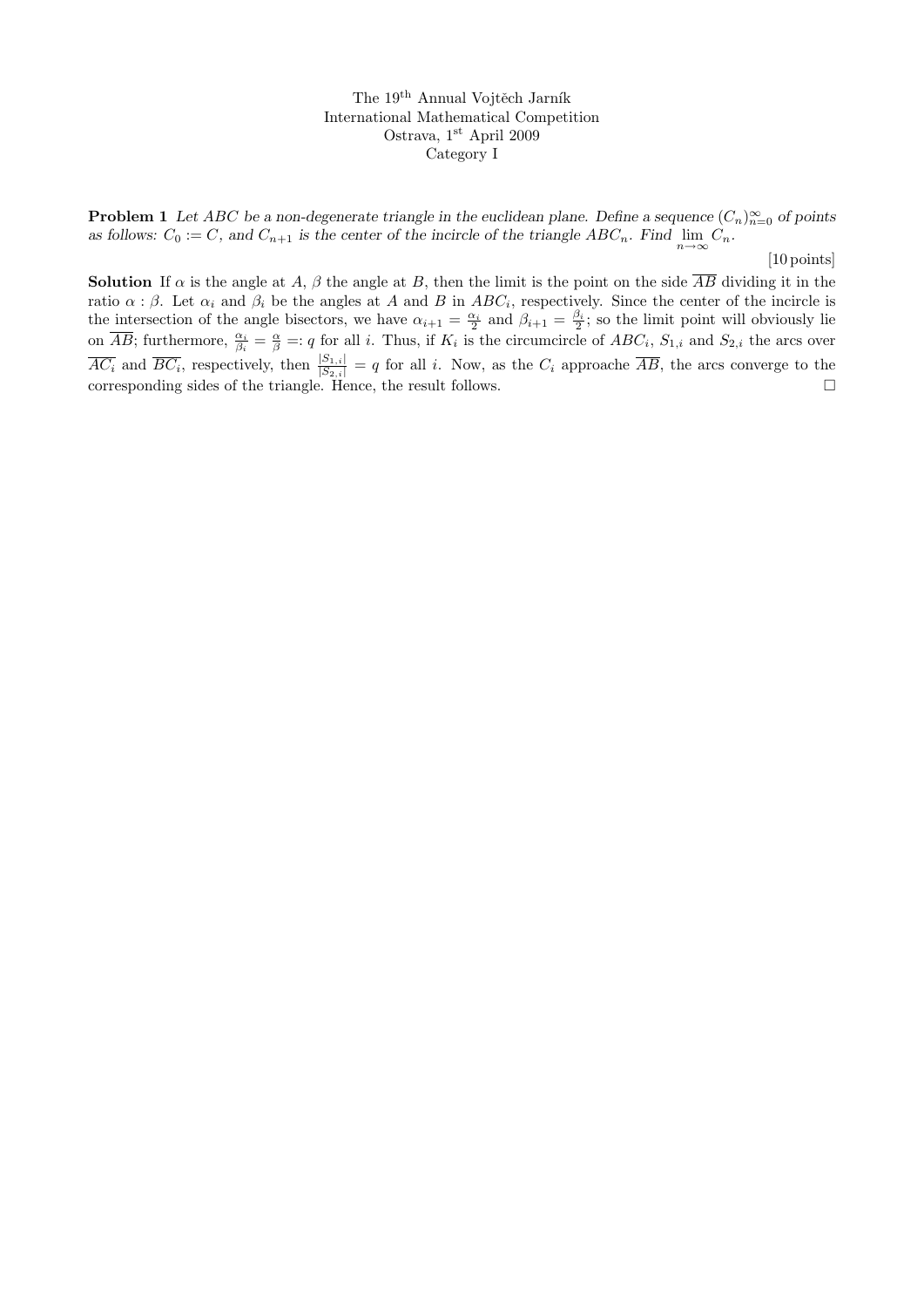The  $19<sup>th</sup>$  Annual Vojtěch Jarník International Mathematical Competition Ostrava, $1^\mathrm{st}$  April 2009 Category I

Problem 2 Prove that the number

$$
2^{2^k - 1} - 2^k - 1
$$

is composite (not prime) for all positive integers  $k > 2$ . [10 points] Solution Denote

$$
M = 2^{2^k - 1} - 2^k - 1.
$$

If k is even then  $3 \mid M$ , and M is composite, since  $M > 3$  for  $k > 2$ .

Suppose  $k$  is odd. Then

$$
2M = 2^{2^k} - 1 - (2^{k+1} + 1) = (2^{2^{k-1}} + 1) (2^{2^{k-2}} + 1) \dots (2^{2^1} + 1) - (2^{k+1} + 1).
$$

Let  $k+1=2^a q$  with positive odd integer q and  $a\geq 1$ . Then  $(2^{2^a}+1)\mid 2M$ . Indeed,  $(2^{2^a}+1)\mid (2^{k+1}+1)$ and

$$
\left(2^{2^a} + 1\right) \Big| \left(2^{2^{k-1}} + 1\right) \left(2^{2^{k-2}} + 1\right) \dots \left(2^{2^1} + 1\right),\n\tag{2.4.1}
$$
\n
$$
\text{since } a \leq k - 1 \text{ for } k > 2.
$$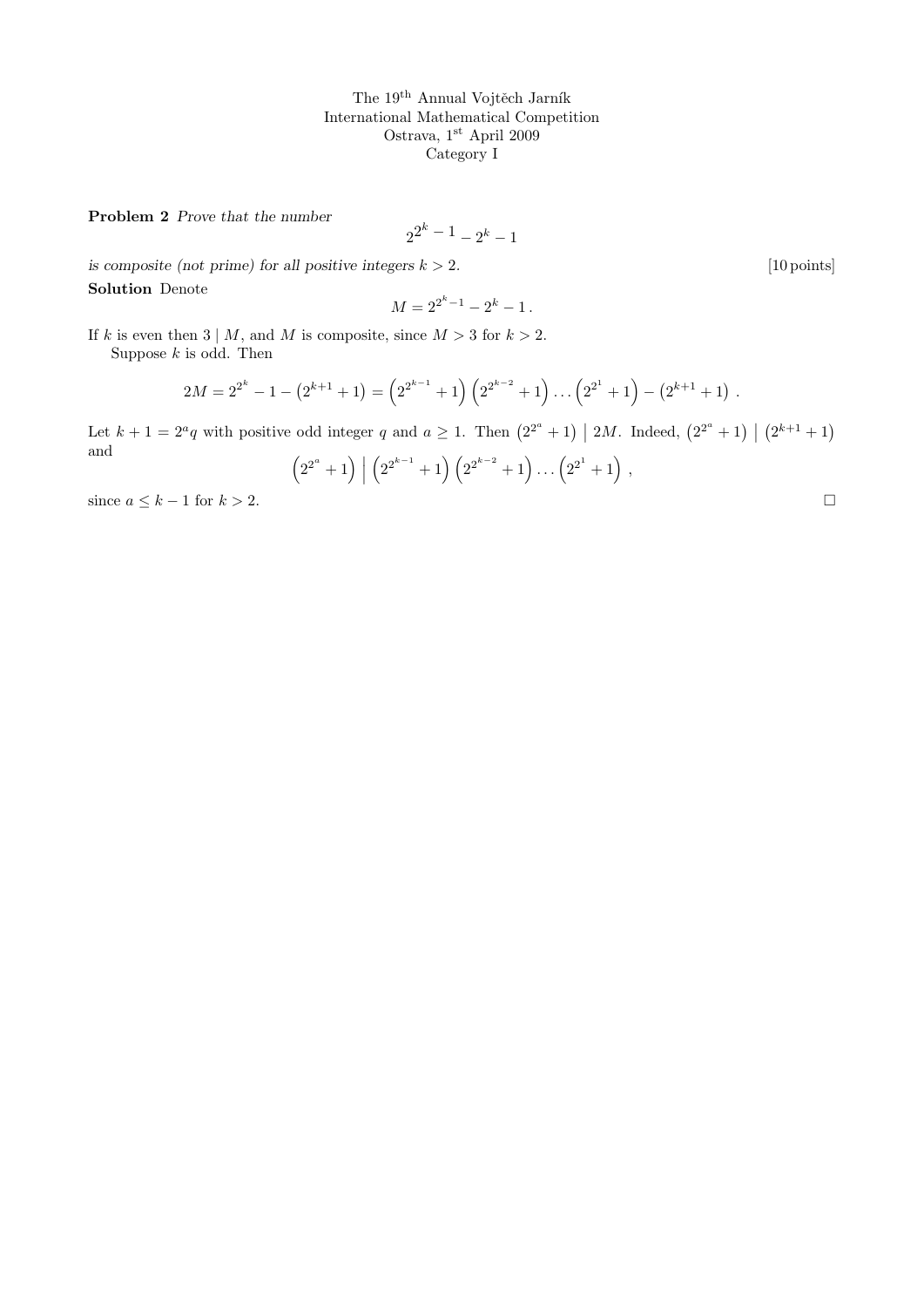The 19<sup>th</sup> Annual Vojtěch Jarník International Mathematical Competition Ostrava, 1<sup>st</sup> April 2009 Category I

**Problem 3** Let k and n be positive integers such that  $k \leq n-1$ . Let  $S := \{1, 2, ..., n\}$  and let  $A_1, A_2, ..., A_k$ be nonempty subsets of S. Prove that it is possible to color some elements of S using two colors, red and blue, such that the following conditions are satisfied:

- (i) Each element of S is either left uncolored or is colored red or blue.
- (ii) At least one element of S is colored.
- (iii) Each set  $A_i$  ( $i = 1, 2, ..., k$ ) is either completely uncolored or it contains at least one red and at least one blue element.

[10 points]

**Solution** Consider the following system of k linear equations in n real variables  $x_1, x_2, \ldots, x_n$ :

$$
\sum_{j\in A_i} x_j = 0, \quad i = 1, 2, \dots, k.
$$

Since  $k < n$ , this system has a nontrivial solution  $(x_1, x_2, \ldots, x_n)$ , i.e. a solution with at least one nonzero  $x_j$ . Now color red all elements of the set  $\{j \in S : x_j > 0\}$ , color blue all elements of the set  $\{j \in S : x_j < 0\}$ , and leave uncolored all elements of  $\{j \in S : x_j = 0\}.$ 

Since the solution is nontrivial, at least one element is colored. If  $A_i$  contains some red element  $j \in S$  then  $x_j > 0$ , and from  $\sum_{j \in A_i} x_j = 0$  we see that there exists some  $j' \in A_i$  such that  $x_{j'} < 0$ , i.e. j' is colored blue. Thus  $A_i$  must have elements of both colors. Analogously we argue when  $A_i$  contains a blue element. Therefore we see that the above coloring satisfies all requirements.  $\Box$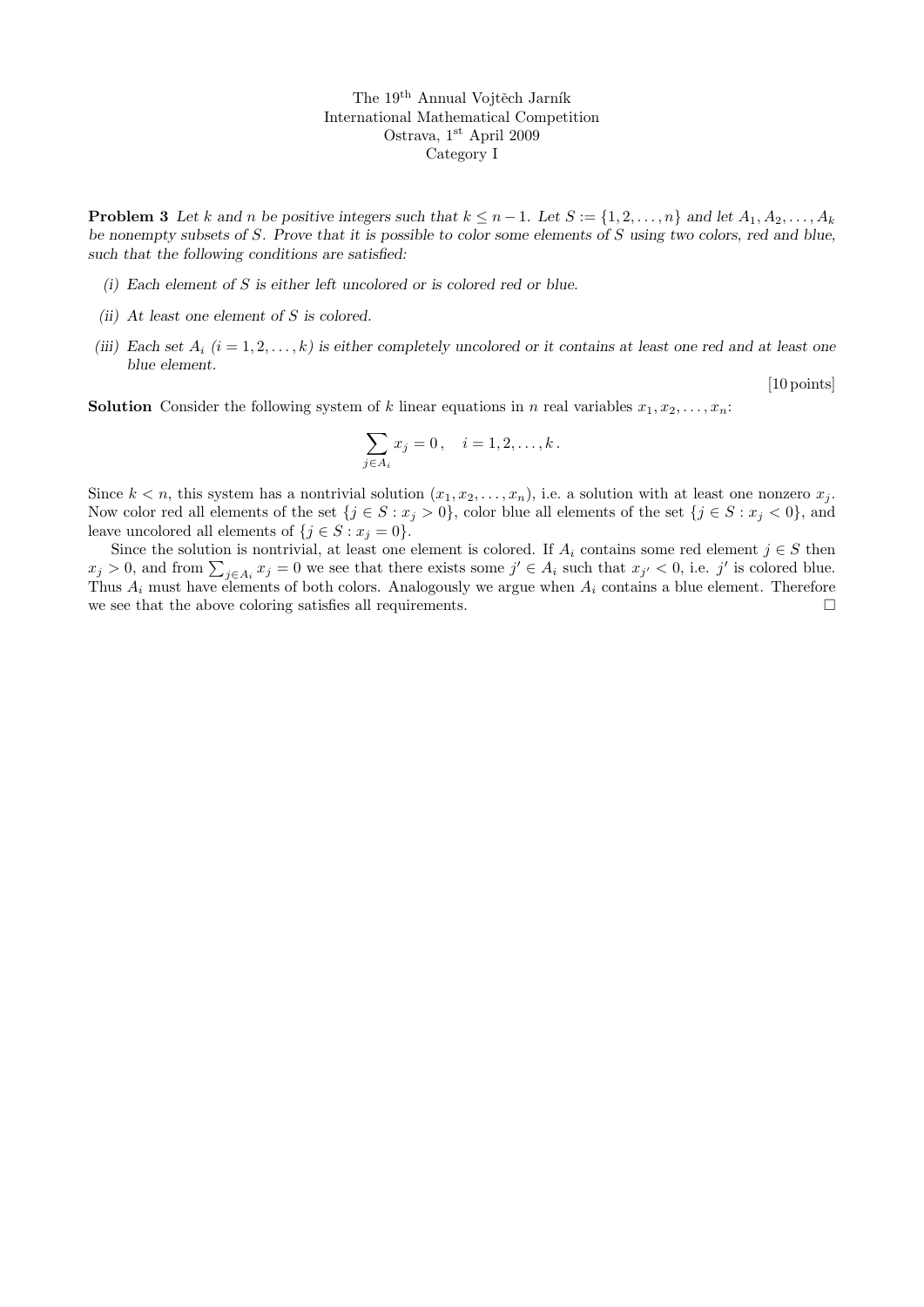The 19<sup>th</sup> Annual Vojtěch Jarník International Mathematical Competition Ostrava, 1<sup>st</sup> April 2009 Category I

**Problem 4** Let  $(a_n)_{n=1}^{\infty}$  be a sequence of real numbers. We say that the sequence  $(a_n)_{n=1}^{\infty}$  covers the set of positive integers if for any positive integer m there exists a positive integer k such that  $\sum_{n=1}^{\infty} a_n^k = m$ .

a) Does there exist a sequence of real positive numbers which covers the set of positive integers?

b) Does there exist a sequence of real numbers which covers the set of positive integers?

[10 points]

Solution The answer to the second question is positive.

First we shall prove that for any n there exists a finite sequence  $(x_i)_{i=1}^{k_n}$  of real numbers such that

$$
\sum_{i=1}^{k_n} x_i^{2m+1} = 0 \quad \text{for } 0 \le m < n
$$

and

$$
\sum_{i=1}^{k_n} x_i^{2m+1} \neq 0 \quad \text{for } m \ge n.
$$

For the simplicity of notation we shall write  $S_m(x_i)$  for  $\sum_{i=1}^{k_n} x_i^{2m+1}$ . We shall prove the thesis by induction upon *n*. For  $n = 0$  the appropriate sequence is  $x_1 = 1$ .

Assume the thesis for *n*. For  $n + 1$  consider the sequence

$$
(y_i)_{i=1}^{3k_n} = (-x_1, -x_2, \ldots, -x_{k_n}, \alpha x_1, \alpha x_2, \ldots, \alpha x_{k_n}, \alpha x_1, \alpha x_2, \ldots, \alpha x_{k_n}),
$$

where  $\alpha = 2^{-1/(2n+1)}$ . As  $S_m(x_i) = 0$  for  $m < n$ , we also have  $S_m(y_i) = 0$ . We also have

$$
S_n(y_i) = -S_n(x_i) + 2^{-1}S_n(x_i) + 2^{-1}S_n(x_i) = 0.
$$

For  $m > n$  we have

$$
S_m(y_i) = (1 - 2 \cdot 2^{-(2m+1)/(2n+1)}) S_m(x_i) \neq 0.
$$

Thus the induction step is finished, and the thesis is proved. Moreover it is easy to notice that  $|x_i| \leq 1$  and the length of the sequence is  $3^n$ . Denote by  $x(n)$  the sequence of length  $3^n$  with  $S_m(x(n)) = 0$  for  $m < n$ .

Now to give the required sequence  $(a_i)$ . Our sequence will be a concatenation of multiples of the finite sequences  $x(n)$  given above. We begin with  $a_1 = 1$  (that is we begin by taking  $x(0)$ ). In the *n*-th step we assume that we have some finite sequence  $a_i$ , with  $S_m(a_i) = m + 1$  for  $m \leq n$ . We also assume that the elements added in the *n*-th step will be no larger than  $\frac{1}{n}$ .

To pass to the  $(n + 1)$ -st step let  $c = n + 2 - S_{n+1}(a_i)$ , and let  $d = S_{n+1}(x(n + 1))$ . Take an integer  $N > \left| \frac{(n+1)c}{d} \right|$  $\frac{d+1}{d}$ , let  $\alpha = \frac{c}{dN}$ ,  $|\alpha| < \frac{1}{n+1}$ . We add N copies of the sequence  $\alpha x(n+1)$  to the end of  $a_i$ . This does not change  $S_m(a_i)$  for  $m < n + 1$  (as  $S_m(x(n+1)) = 0$ , and after the addition we have  $S_{n+1}(a_i) = n+2$ . Also all the added elements are of absolute value no larger than  $\frac{1}{n+1}$ .

Now to prove that for this series we have  $G_{2k+1} = k+1$ . As  $S_m(a_i) = m+1$  after every step, no other limit is possible, we only have to check convergence. Note, however, that after the  $n$ -th step we only add sequences  $x(m)$  for  $m > n$ , which in turn are concatenations of sequences  $x(n)$ , with some coefficients. Thus every  $3<sup>n</sup>$ -th partial sum in the series  $\sum a_i^{2n+1}$  is going to be exactly equal to  $n+1$ . The partial sums "in the middle" cannot differ from this value by more than  $\frac{3^n}{2}$  $\frac{3^{n}}{2}$  times the value of the maximal element  $|a_{i}|$  in the appropriate interval, and this converges to zero. Thus for any  $n \leq d$ , in fact, have convergence.

For the first question, obviously the same series suffices.

For the last question, the answer is negative. As  $a_i$  are positive, we may rearrange them in decreasing order. Take  $k_0$  to be the first k for which  $G_k$  is finite. For  $G_{k_0}$  to be finite, we have to have  $a_i$  convergent to zero, thus only a finite number of terms is larger than 1, assume these are the first n terms. Note that as for  $i > n$  we have  $a_i \leq 1$ , we also have that  $a_i^k$  decreases with k, and thus  $\sum_{i=n+1}^{\infty} a_i^k$  decreases with k, and thus is bounded by  $C := \sum_{i=n+1}^{\infty} a_i^{k_0}$ . As  $G_k$  are assumed to attain unbounded values, we have to have terms larger than 1, thus  $n > 0$ .

Assume the first m terms of  $a_i$  are equal,  $1 \le m \le n$ . Then for  $k \ge k_0$  and  $l \le k$  we have

$$
G_l \leq ma_1^k + na_{m+1}^k + C.
$$